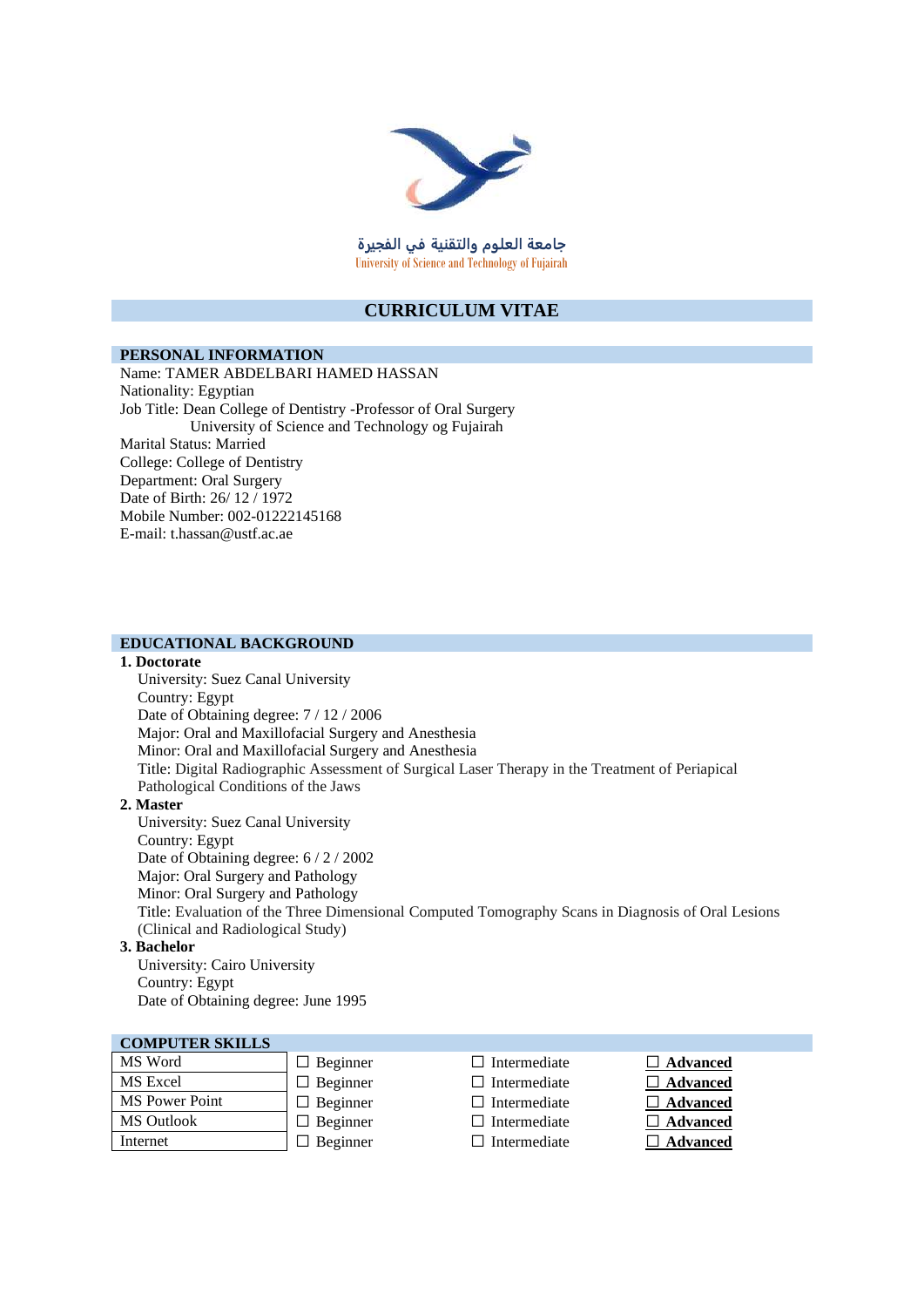# **LANGUAGE SKILLS**

| Arabic                |
|-----------------------|
| English               |
| Other, specify (Germa |

<table>\n<tbody>\n<tr>\n<td>□</td>\n<td>Beginner</td>\n<td>□</td>\n<td>Intermediate</td>\n<td>□</td>\n<td>Advanced</td>\n</tr>\n<tr>\n<td>□</td>\n<td>Beginner</td>\n<td>□</td>\n<td>Intermediate</td>\n<td>□</td>\n<td>Advanced</td>\n</tr>\n</tbody>\n</table>  $\Box$  **Beginner**  $\Box$  Intermediate

Arabic Beginner Intermediate **Advanced**

| PROFESSIONAL EXPERIENCE |                  |                                                                                     |                                                               |            |
|-------------------------|------------------|-------------------------------------------------------------------------------------|---------------------------------------------------------------|------------|
| From<br>(year)          | Tо<br>(year)     | <b>Position</b>                                                                     | <b>Employer</b>                                               | Country    |
| 15/8/2021               | <b>Till date</b> | Dean                                                                                | <b>College of Dentistry</b><br><b>USTF</b>                    | <b>UAE</b> |
| 1/3/2021                | 30/7/2021        | Dean                                                                                | <b>Faculty of Dentistry</b><br><b>Sphinx University</b>       | Egypt      |
| 2018                    | 2020             | <b>Vice Dean for Students' Affairs</b>                                              | <b>Faculty of Dentistry -</b><br><b>Suez Canal University</b> | Egypt      |
| 2019                    | 2020(Current)    | <b>Acting Head of Oral and</b><br><b>Maxillofacial Surgery</b><br><b>Department</b> | <b>Faculty of Dentistry-</b><br><b>Suez Canal University</b>  | Egypt      |
| 2017                    | $2020$ (Current) | <b>Professor of Oral and</b><br><b>Maxillofacial Surgery</b>                        | <b>Faculty of Dentistry -</b><br><b>Suez Canal University</b> | Egypt      |
| 2014                    | 2017             | <b>Vice Dean for Students' Affairs</b>                                              | <b>Faculty of Dentistry –</b><br><b>October 6 University</b>  | Egypt      |
| 2012                    | 2016             | <b>Acting Head of Oral Surgery</b><br><b>Department</b>                             | <b>Faculty of Dentistry -</b><br><b>October 6 University</b>  | Egypt      |
| 2012                    | 2017             | <b>Associate Professor of Oral and</b><br><b>Maxillofacial Surgery</b>              | <b>Faculty of Dentistry -</b><br><b>Suez Canal University</b> | Egypt      |
| 2007                    | 2012             | <b>Lecturer of Oral and</b><br><b>Maxillofacial Surgery</b>                         | <b>Faculty of Dentistry -</b><br><b>Suez Canal University</b> | Egypt      |

#### **EDUCATIONAL EXPERIENCE**<br>Academic Year Course Title **Academic Year**

| 2012 to 2017      | Oral Surgery I (Under graduates)                                |
|-------------------|-----------------------------------------------------------------|
| 2012 to 2017      | Oral Surgery II (Under graduates)                               |
| 201 to 2017       | Oral Surgery III (Under graduates)                              |
| 2012 to 2017      | Oral Surgery IV (Under graduates)                               |
| 2007 to 2012      | Local Anesthesia (Under and post graduate)s                     |
| 2015-2017         | Cardiopulmonary Resuscitation (Under graduate)                  |
|                   | <b>CPR</b>                                                      |
| 2017 to 2020      | Applied Surgical Anatomy (post graduates)                       |
| 2012 to 2020      | Oral Surgery for Master Degree                                  |
| $2012$ to $-2020$ | Maxillofacial Surgery for Master degree                         |
| 2021              | Preclinical Oral Surgery - Clinical Oral Surgery - Implantology |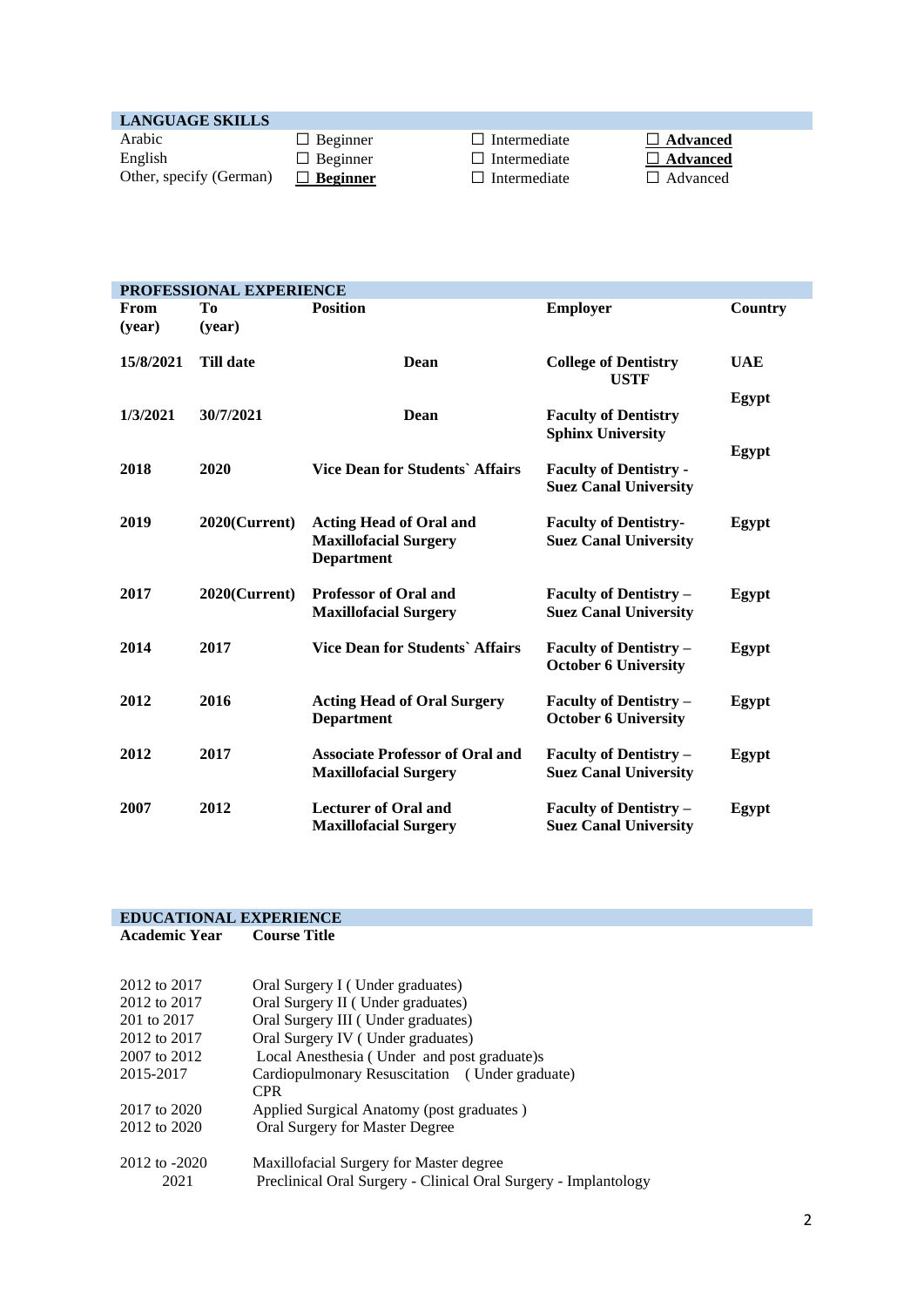## **PUBLICATIONS**

# **1. Books**

Oral Surgery for (OS I, II)– October 6 University Book Oral Surgery for (OS III – IV) October 6 University Book

#### **2. Book Chapters**

N.A

### **3. Journal Articles**

|                | <b>Authors</b>                                           | <b>Title</b>                                                                                                                                                                         | <b>Publisher and date of</b>                                                 |
|----------------|----------------------------------------------------------|--------------------------------------------------------------------------------------------------------------------------------------------------------------------------------------|------------------------------------------------------------------------------|
|                |                                                          |                                                                                                                                                                                      | publication                                                                  |
| 1              | Habaka Y,<br>Elsharawy E,<br>Hamed T,<br>Abdemabood<br>А | Clinical Evaluation of The Intra-articular<br>Injections of Platelet Rich Plasma Versus<br>Dextrose Prolotherapy for Management of<br>Tempromandibular Joint Internal<br>Derangement | Dental Science Update, Vol 2,<br><b>March 2021</b>                           |
| $\overline{2}$ | Hamed T                                                  | Oral Health Impact Profile Following<br>Mandibular Reconstruction. Experience<br>Among Egyptian Patients.                                                                            | Acta Scientific Dental Sciences.<br>V 4, (3); March 2020                     |
| 3              | Hamed T                                                  | <b>Orbital Floor Reconstruction with</b><br>Autologous Cartilaginous Graft. One Year<br>Follow Up Case Report                                                                        | International Journal<br>of Surgical Procedures. V 3,(1);<br>Feb 2020        |
| 4              | Hamed T                                                  | Current Trends in Management of<br>Arteriovenous Malformations of The<br>Maxillofacial Region: A Review Article.                                                                     | <b>International Journal</b><br>of Surgical Procedures. V 3,(1);<br>Feb 2020 |
| 5              | Hamed T, Badr<br>A                                       | Adjunctive surgical Procedures in dental<br>Implants                                                                                                                                 | International Conference of<br>Minia University, March, 2019.                |
| 6              | Hamed T                                                  | A Passion for The Art of Surgery                                                                                                                                                     | The Egyptian Association of<br>Dental Students EADS, October<br>, 2018.      |
| 7              | Hamed T                                                  | Management of Vascular Lesions affecting<br>The Oral Cavity                                                                                                                          | Egyptian Society of Oral and<br>Maxillofacial Surgery, April,<br>2018.       |
| 8              | Hamed T,<br>Elsholkamy M,<br>Khairy M,<br>Fahmi A        | Vitality of Autogenous Bone Grafts<br>Following Decontamination Using Different<br>Antimicrobial Agents. An Experimental<br>Study in a Rabbit Model                                  | Egyptian Dental Journal. V<br>63,(1); Jan 2017                               |
| 9              | Eid O,<br>Ramadan A,<br>Nadim M,<br>Hamed T              | Maxillary protraction using orthodontic<br>miniplates in correction of Class III<br>malocclusion during growth                                                                       | Journal of the World<br>Federation of Orthodontists,<br>$(5)$ ; 2016         |
| 10             | Hamed T,<br>Ashour E                                     | One Point Fixation of Zygomatic Complex<br>Fractures at the Zygomatic Buttress Area<br>Through Intraoral Buccal Sulcus Approach                                                      | Egyptian Dental Journal. V<br>62,(4); Oct 2016                               |
| 11             | Fayed H,<br>Elsharway E,<br>Hamed T, Aba<br>Allah A      | Clinical assessment of intra-articular<br>fentanyl injection following arthrocentesis<br>for management of temporomandibular<br>joint internal derangement.                          | Future Dental Journal; July<br>2016                                          |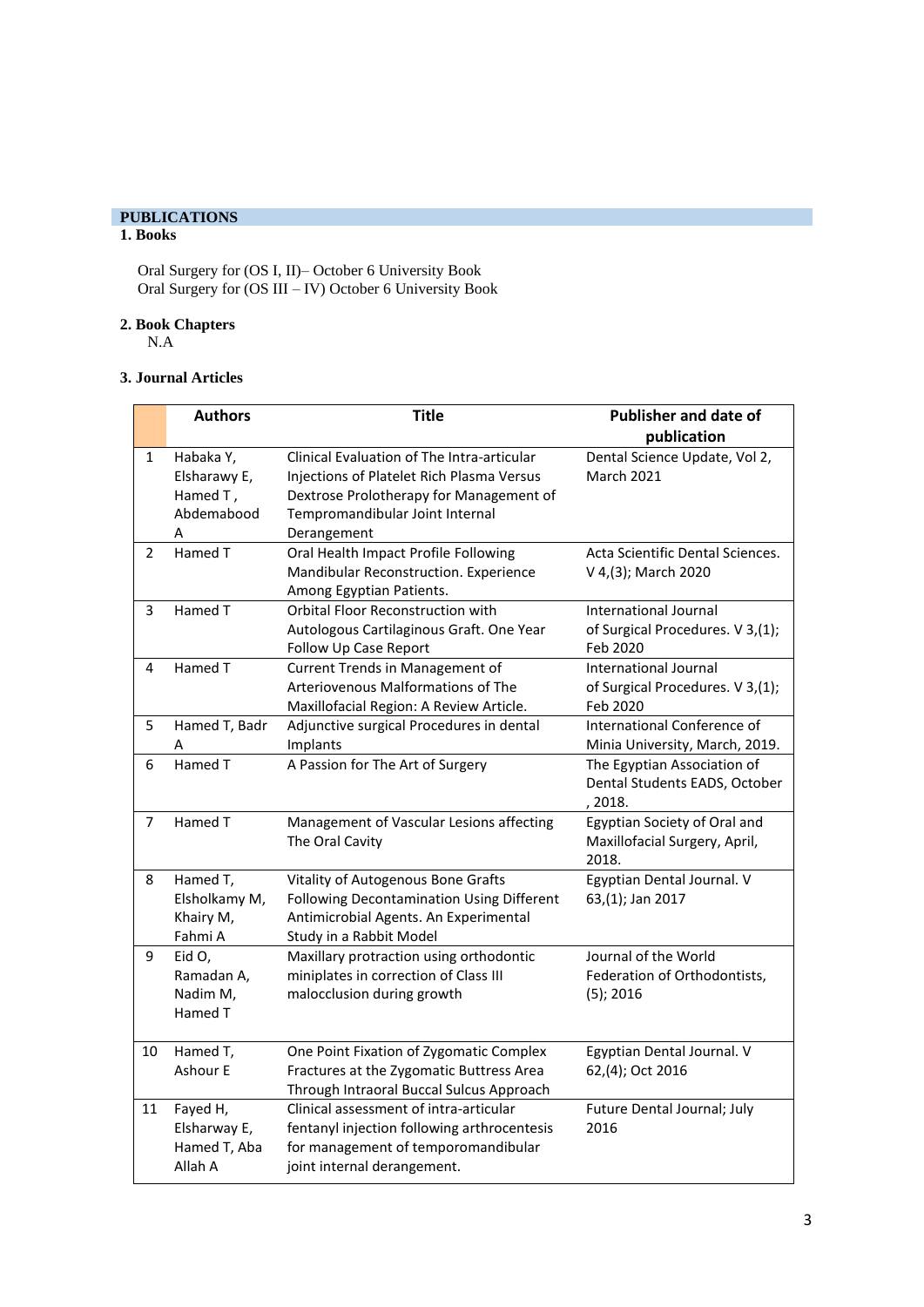| 12 | Hamed T,<br>Ashour E                              | Stomatognathic Performance Following<br>Mandibular Reconstruction: Experience in                                                                                                                         | Egyptian Dental Journal, V 62<br>(3); July 2016                                                                                                    |
|----|---------------------------------------------------|----------------------------------------------------------------------------------------------------------------------------------------------------------------------------------------------------------|----------------------------------------------------------------------------------------------------------------------------------------------------|
|    |                                                   | an Egyptian University Hospital                                                                                                                                                                          |                                                                                                                                                    |
| 13 | Hamed T                                           | Correlation Between Cone Beam Computed<br>Tomography Findings and Stability of<br><b>Immediate Anterior Maxillary Implants</b><br>Inserted in Periapically Infected Sockets with<br>and without Grafting | Egyptian Dental Journal, V 62<br>(2); April 2016                                                                                                   |
| 14 | Hamed T                                           | A Comparative Study Between the Effect of<br>Adipose Derived Stem Cells and Platelet Rich<br>Plasma on Healing of Bone Defects<br>Following Enucleation of Jaw Cysts                                     | Egyptian Dental Journal, V 62<br>(2); April 2016                                                                                                   |
| 15 | Khairy M,<br>Hamed T                              | Dextrose Prolotherapy Versus Autologous<br>Blood Injection in Management of Chronic<br>Recurrent Tempromandibular Joint<br>Dislocation                                                                   | 4 <sup>th</sup> Conference of the Balkan<br><b>Association of Maxillofacial</b><br>Surgery, Istanbul, Turkey; Nov<br>2014 (Oral Presentation)      |
| 16 | Eid M, Hamed<br>M, Hamed T,<br>Antar O, Amer<br>w | Validity of Nasoseptal Cartilaginous Graft in<br>the Repair of Orbital Floor Fractures                                                                                                                   | International Conference of<br>the European Association of<br>Cranio-Maxillofacial Surgery,<br>Prague, Czech Republic; 2014<br>(Oral Presentation) |
| 17 | Elsholkamy M,<br>Hamed T                          | Clinical and Radiographic Assessment of the<br>Outcome of Autogenous Chin Graft for<br><b>Augmentation Deficient Maxillary Bone</b>                                                                      | ACBID 7 <sup>th</sup> International<br>Conference, Antalya, Turkey;<br>2013 (Oral Presentation)                                                    |
| 18 | Hamed T,<br>Hamed M,<br>Hussien I                 | Histomorphometric Analysis of the Inferior<br>Alveolar Nerve Following Two Different<br>Rates of Distraction Osteogenesis: An<br>Experimental Study on Dog Mandible                                      | Egyptian Dental Journal, V 58<br>$(1)$ ; Jan 2012                                                                                                  |
| 19 | Hamed T                                           | Arthrocentesis with Injection of Tramadol<br>and Cox-2 Inhibitor for the Management of<br>Internal Derangements of the<br>Tempromandibular Joint (A Comparative<br>Study)                                | Journal of American Science;<br>Dec 2011                                                                                                           |
| 20 | Hamed T,<br>Mahmoud R                             | Evaluation of Toulidine Blue Staining in<br>Detection of Dysplastic Changes in Oral<br>leukoplakia                                                                                                       | Egyptian Dental Journal, V 57<br>(2); Oct 2011                                                                                                     |
| 21 | Ali A, Hamed<br>M, Elsharawy<br>E, Hamed T        | Submucosal Versus Intravenous Injection of<br>Dexamethasone to Minimize Postoperative<br>Complications After Odontectomy of Lower<br><b>Third Molar</b>                                                  | Egyptian Dental Journal, V 57<br>(2);Apr 2011                                                                                                      |
| 22 | Eissa N,<br>Hamed M,<br>Sadek H,<br>Hamed T       | A Comparative Study Between Recombinant<br>Bone Morphogenic Protein and Beta-<br>Tricalcium Phosphate Grafting of Cystic<br>Defects of the Jaws                                                          | Egyptian Dental Journal, V 56<br>(4); Oct 2010                                                                                                     |
| 23 | Hamed T,<br>Ghanem W, Al<br>Tairi N, Amer<br>W    | Clinical and Radiographic Evaluation of<br>Using Fisiograft as an Extraction Socket Graft                                                                                                                | Egyptian Dental Journal, V 56<br>$(1)$ ; Jan 2010                                                                                                  |
| 24 | Elswify A,<br>Hamed M,<br>Hamed T,<br>Elmorsy K   | Clinical Evaluation of Using Papillary<br>Preservation Flap on the Peri-Implant<br>Interproximal Crestal Bone Loss Around<br><b>Anterior Maxillary Implants</b>                                          | Egyptian Dental Journal, V 55<br>$(1)$ ; Jan 2009                                                                                                  |
| 25 | T.M<br>Elsharkawy,<br>T.A Hamed                   | <b>Evaluation of The Three Dimensional</b><br>Computed Tomography Scans in Diagnosis<br>of Oral Lesions                                                                                                  | International Journal of Oral &<br>Maxillofacial Surgery, V 32(1);<br>April 2003                                                                   |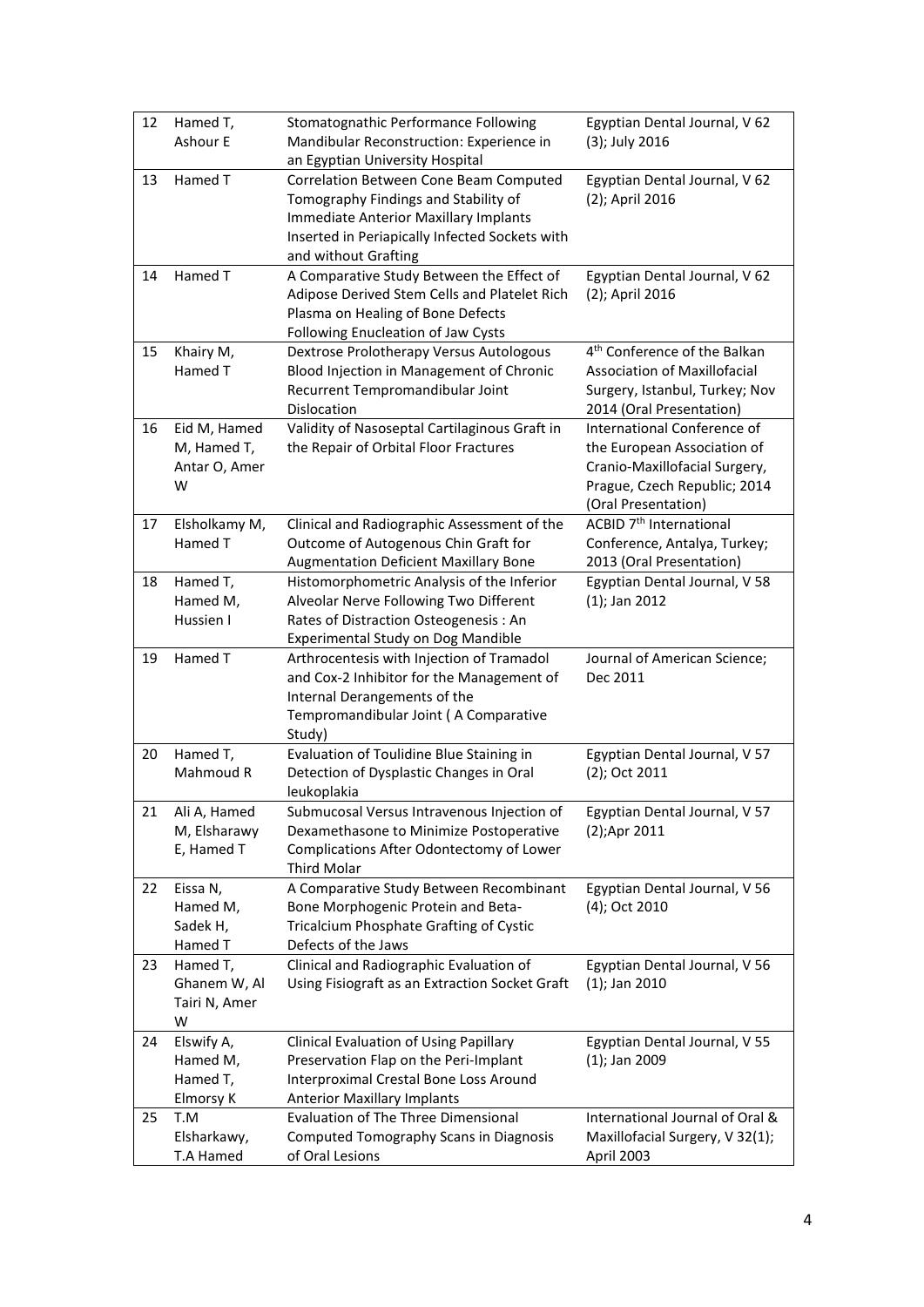#### **4. Conferences**

|   | <b>Conference Title</b>                 | <b>Place and Date</b>         |
|---|-----------------------------------------|-------------------------------|
| 1 | <b>Pfizer Company Scientific</b>        | Ismailia, Egypt -2019         |
|   | Symposium                               |                               |
| 2 | <b>Egyptian Association of Dental</b>   | Cairo, Egypt - 2018           |
|   | <b>Students EADS</b>                    |                               |
| 3 | Egyptian Society of Oral and            | Cairo, Egypt -2018            |
|   | Maxillofacial Surgery                   |                               |
| 4 | <b>Egyptian Dental Clinical Society</b> | Cairo, Egypt-2017             |
| 5 | Conference of the Egyptian Dental       | Cairo, Egypt-2017             |
|   | Syndicate EDSIC                         |                               |
| 6 | International conference of The         | Prague, Czech Republic - 2014 |
|   | European Association Of Cranio-         |                               |
|   | Maxillofacial Surgery (EACMFS)          |                               |
|   |                                         |                               |
| 7 | International Conference of the         | Chicago, USA-2010             |
|   | American Association Of Oral &          |                               |
|   | Maxillofacial Surgery (AAOMS)           |                               |
| 8 | <b>International Dental Implant</b>     | Chicago, USA-2008             |
|   | Meeting. American Association Of        |                               |
|   | Oral & Maxillofacial Surgery            |                               |
|   | (AAOMS)                                 |                               |

## **PROFESSIONAL AND ACADEMIC ACTIVITIES**

- **1. Professional Training**
- Full Knowledge, understanding and application of the credit hour system.
- Total awareness of the quality assurance regulations and accreditation requirements.
- First-rate presentation and teaching skills, with extended research experience.
- Leadership capabilities, maintain focused and calm with extended working hours and stressful conditions.

### **Academic Experience**

- Twenty years of experience in teaching theoretical and practical skills of Oral and Maxillofacial Surgery curriculum for undergraduate and postgraduate students.
- Full knowledge of the credit hour education system, academic supervision, teaching and assessment methods.
- Development of Question banks, E-Learning and electronic exams.
- Countless number of lectures and seminars within my field of specialty.
- Active involvement of the research activities of the Oral and Maxillofacial Surgery and interdepartmental research projects.
- Active supervision of a bulk of Master and PH.D thesis for postgraduate candidates.

### **Administrative Experience**

# **(1) Head of Oral and Maxillofacial Surgery Department.**

Four years of experience (Faculty of Dentistry - October 6 University and Suez Canal Universit Responsibilities

• Establish strategic objectives and policies related to the educational and research activities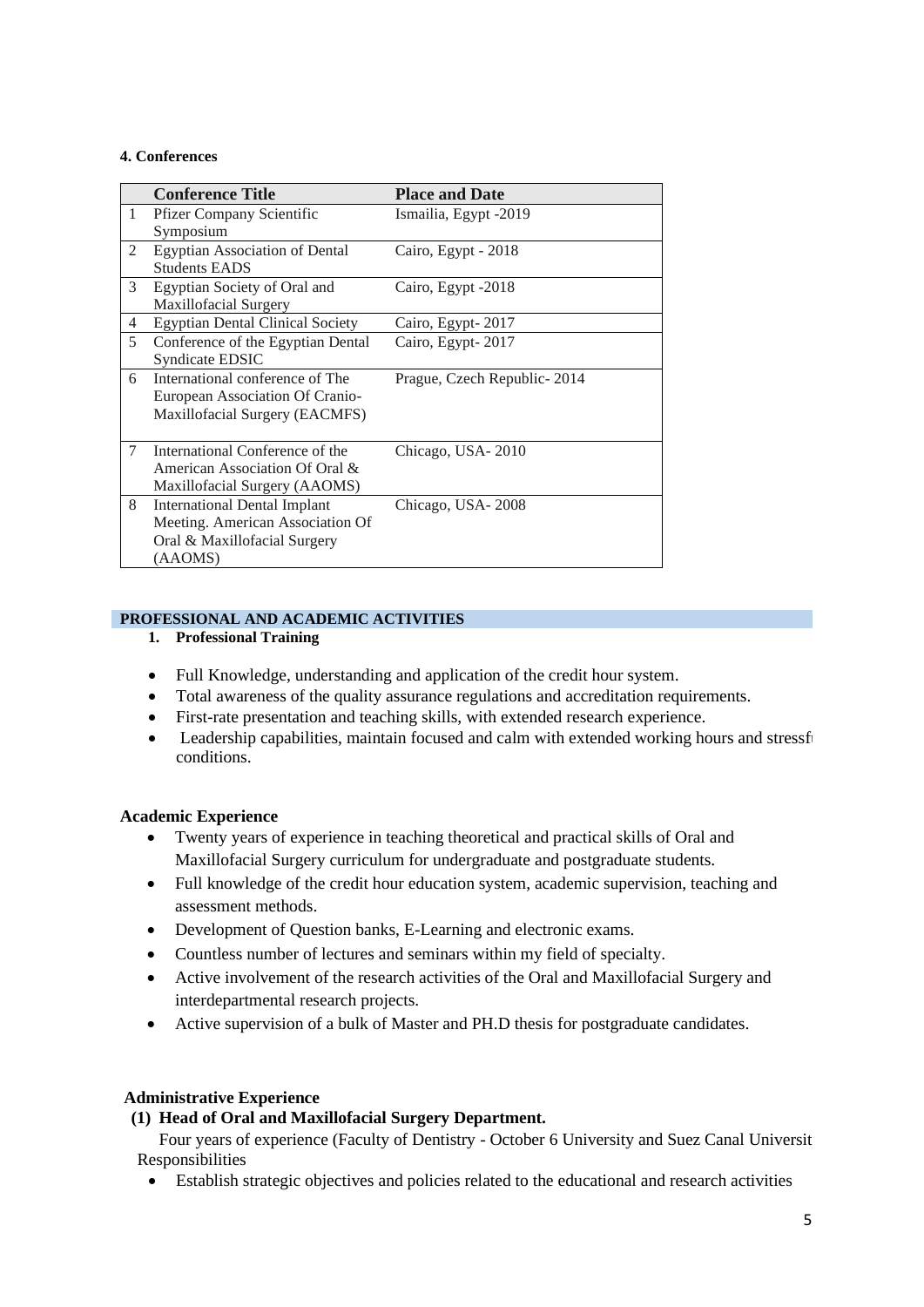in the department and manage their implementation, Including the Internship program supervision evaluation.

- Development of the academic and research plans for the department and supervise their application.
- Formulate a report for department needs, course specifications updates and course reports at the end of each academic year.
- Active member of the college council.

# **(2) Vice Dean for Students` affairs.**

Four and half years of experience (Faculty of Dentistry - October 6 University and Suez Canal University).

Responsibilities

• Strategic and long-term planning for all aspects of academic support and administrative services in regard to undergraduate students with

a lengthy exposure to the internal regulations of the dental schools and the credit hours education system.

- Professional and paraprofessional training and services for the students
- Continuous monitoring of the education, academic and assessment process.
- Provide leadership for the development, application and continuous quality improvement of an innovative curriculum.
- Actively involved in the implementation of the accreditation requirements and quality assurance regulations

for the higher education, as both the faculty of Dentistry at Suez Canal University and October 6 University were accredited by

the NAQAAE (National Authority for Quality Assurance and Accreditation of Education).

# **(3) Dean College of Dentistry**

Responsibilities

- Recommend the appointment of other administrative officers of the School of Dentistry.
- Fill departmental officer vacancies as specified in the Redbook.
- In consultation with the chairs/directors of the concerned departments/divisions and appropriate committees as specified in the Redbook, recommend to the Executive Vice President and University Provost the appointment, tenure, promotion, retention, sabbatical leave, annual salary increase and retirement actions of any faculty members and administrative officers of the school.
- In consultation with the council, the Faculty Assembly, or independently as appropriate, appoint members to standing and ad hoc committees as needed for the proper operation of the school.
- **•** Serve as chairperson of the council and preside over the Faculty Assembly during special meetings to recommend the granting of degrees and certificates.
- Represent the school at meetings of the university, professional associations, governmental agencies and other groups.
- Create an environment that facilitates research and scholarly activity.
- **•** Develop and promote public service among members of the School of Dentistry community.
- Develop and administer the School of Dentistry's budget.
- **•** Promote the School of Dentistry through fund-raising and alumni activities.
- Recruit and retain the school's faculty and staff in response to programmatic needs and encourage their professional development.
- **•** Delegate duties to appropriate individuals or groups whenever indicated.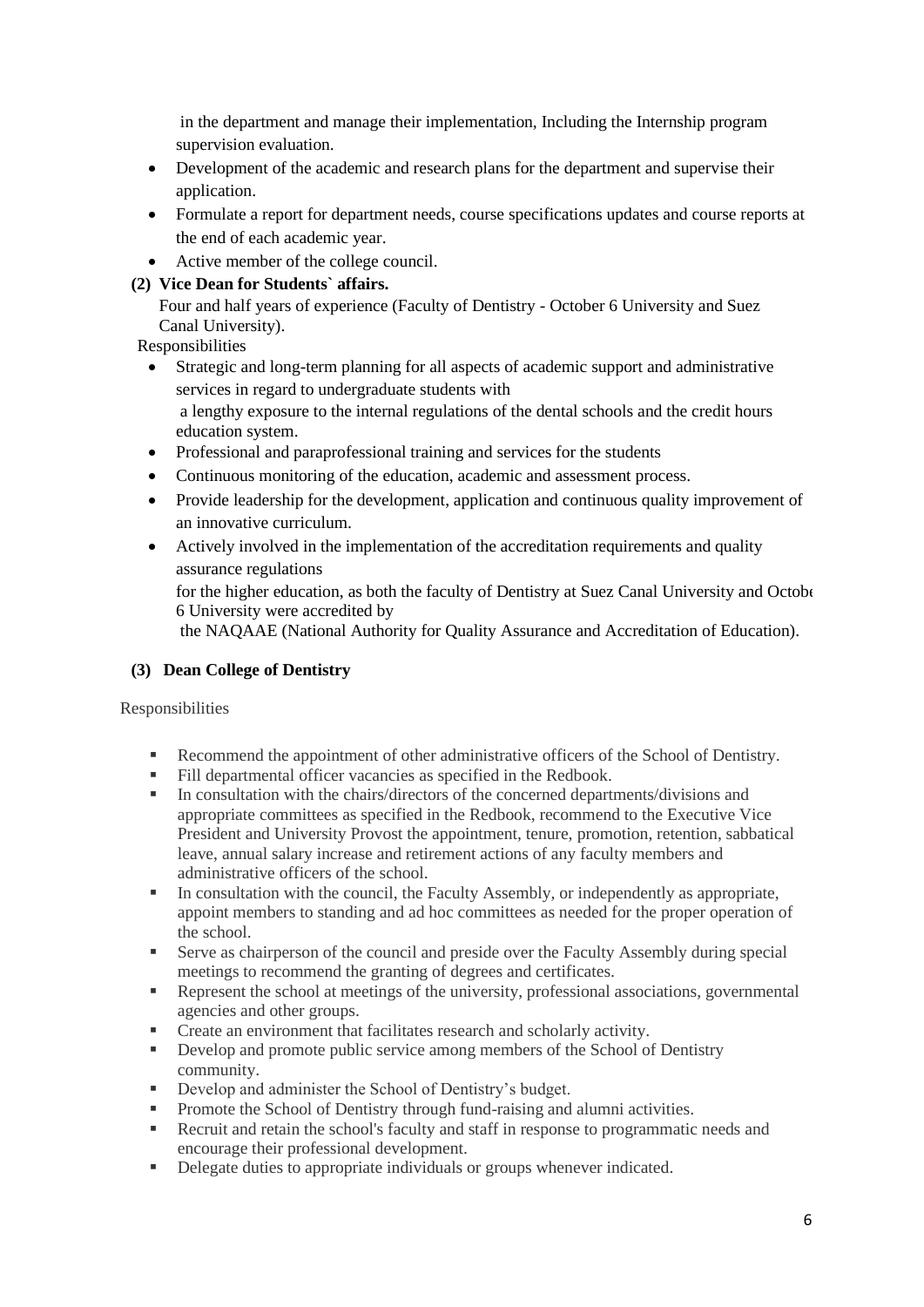▪ Assume other responsibilities and perform other duties as may be prescribed by the Board of Trustees, the President, the Executive Vice President and University Provost, the Vice President for Health Affairs or other appropriate administrative officers of the University.

# **Academic Memberships**

- Member of the editorial board of Dental Science Updates (dsu.journals.ekb.eg).
- Member of the Committee for establishing of B.D.S Credit Hours system internal regulations

(A specialized Program of Faculty of Dentistry - Suez Canal University). The program was approved by the Egyptian ministry of higher education in 2019.

- Member of the central unit for revision of the internal regulations Suez Canal University-Egypt.
- Member of the quality assurance unit Faculty of Dentistry- Suez Canal University.
- Vice president of the Unit of Measurement and Assessment at Faculty of Dentistry- Suez Canal University.
- Member of the research ethical committee Faculty of Dentistry- Suez Canal University.

#### **2. Workshops**

|                | <b>Title</b>                                                                                                       | <b>Place and Date</b>                  | <b>Extent of</b><br><b>Contribution</b> |
|----------------|--------------------------------------------------------------------------------------------------------------------|----------------------------------------|-----------------------------------------|
| 1              | Basic Skills in Dental Implantology                                                                                | Minia University, Egypt<br>$-2019$     | Speaker and Clinical<br>Instructor      |
| $\mathfrak{D}$ | Dental Implants Updates                                                                                            | October 6 University,<br>$E$ gypt-2017 | Speaker and Clinical<br>Instructor      |
| $\mathcal{R}$  | CAD-CAM Romexis software workshop                                                                                  | Helsinki, Finland-2016                 | Attending                               |
| $\overline{4}$ | <b>CBCT</b> Romexis software workshop                                                                              | Helsinki, Finland - 2016               | Attending                               |
| 5              | Basics of Dental Implants                                                                                          | Minia University,<br>Egypt- $2015$     | Speaker and Clinical<br>Instructor      |
| 6              | Dental Implants Workshop                                                                                           | Minia University, Egypt<br>$-2013$     | Speaker and Clinical<br>Instructor      |
| $\tau$         | Dental Implants Advanced course                                                                                    | Suez Canal University,<br>$Egypt-2011$ | Speaker and Clinical<br>Instructor      |
| 8              | Management of Tempromandibular joint<br>disorders. American Association of Oral<br>& Maxillofacial Surgery (AAOMS) | Chicago, USA-2010                      | Attending                               |
| 9              | Practice Management course. American<br>Association of Oral & Maxillofacial<br>Surgery (AAOMS)                     | Chicago, USA-2010                      | Attending                               |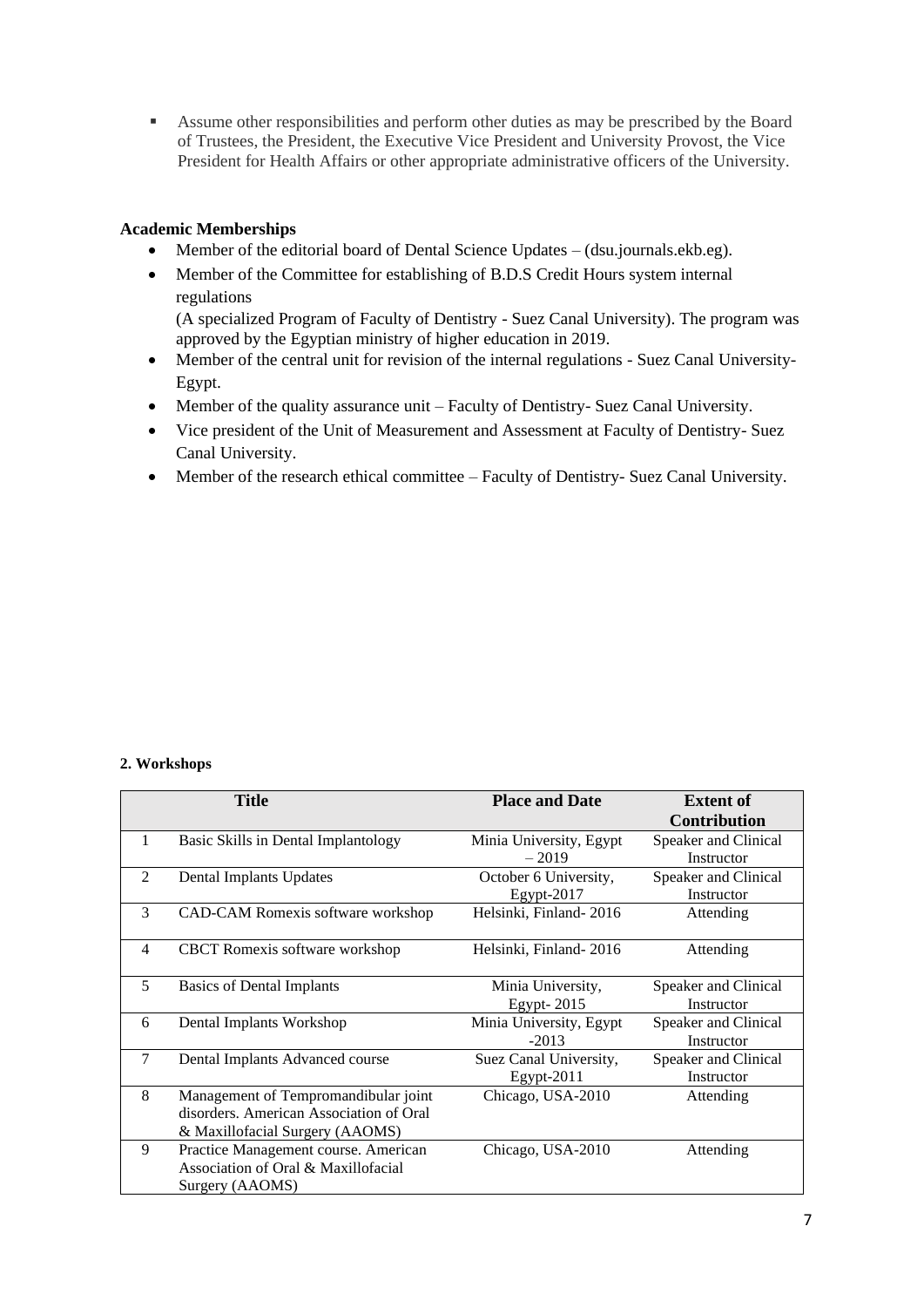| Dental Implants workshop | Suez Canal University, | Speaker and Clinical |
|--------------------------|------------------------|----------------------|
|                          | Egypt - $2007$         | Instructor           |

## **3. Master Theses Supervision**

|               | <b>Title</b>                                                  | <b>Status</b> |
|---------------|---------------------------------------------------------------|---------------|
| 1             | Comparative Study Between Two Different Flap Design on Peri-  | Approved      |
|               | Implant Interproximal Crestal Bone Loss Around a Single       |               |
|               | Implant in the Preloading Stage                               |               |
| 2             | The Effect of Beta-Tricalcium Phosphate on the Bone Healing   | Approved      |
|               | Around Immediate Dental Implants                              |               |
| $\mathcal{R}$ | Comparative Study Between the Effect of Serrapeptase and      | Approved      |
|               | NSAIDs on Postsurgical Edema, Pain and Trismus After          |               |
|               | Odontectomy of Impacted Lower Third Molar                     |               |
| 4             | Evaluation of Microbial Contamination of Two Different Suture | Approved      |
|               | Materials After Oral Surgical Procedures                      |               |
| 5             | Clinical and Radiographic Study of the Use of Polylactide-    | Approved      |
|               | Polyglycolide Copolymer in Extraction Socket Grafting         |               |
| 6             | Effect of Different Rates of Distraction Osteogenesis on the  | Approved      |
|               | Inferior Alveolar Nerve: An Experimental Study                |               |
| 7             | Comparative Study Between Dimac Wire and Arch Bar for         | Approved      |
|               | Intermaxillary Immobilization                                 |               |
| 8             | Surgical Extraction of Impacted Lower Third Molar, Evaluation | Ongoing       |
|               | of a New Scale of Difficulty                                  |               |

# **4. Doctorate Theses Supervision**

|                | <b>Title</b>                                                       | <b>Status</b> |
|----------------|--------------------------------------------------------------------|---------------|
| 1              | Effect of Corticotomy Site on the Rate of Orthodontic Tooth        | Approved      |
|                | Movement Versus Conventional Method Using Miniscrews as            |               |
|                | Anchorage                                                          |               |
| $\mathfrak{D}$ | Ridge Splitting Using Platelet Rich Fibrin Versus Onlay Bone       | Approved      |
|                | Graft for Horizontal Alveolar Ridge Widening.                      |               |
| 3              | Management of Mid-Facial Fractures with Emphasis on                | Approved      |
|                | Zygomaticomaxillary Complex Using Multi-Detector Computed          |               |
|                | Tomography                                                         |               |
| 4              | Assessment of Customized Carbon fiber Reinforced                   | Ongoing       |
|                | Polyetheretherketone (PEEK) Prosthetic Device in Reconstruction    |               |
|                | of Mandibular Resection Defects. A Combined Clinical and           |               |
|                | <b>Experimental Study</b>                                          |               |
| 5              | Validity of Polyetheretherketone (PEEK) Dental Implants :          | Ongoing       |
|                | Clinical and Experimental Study                                    |               |
| 6              | Evaluation of Socket Shield Technique with Immediate Implant       | Ongoing       |
|                | Placement in the Esthetic Zone                                     |               |
| 7              | Clinical Evaluation of Intra-articular Injections of Platelet Rich | Approved      |
|                | Plasma Versus Dextrose Prolotherapy for Management of              |               |
|                | Tempromandibular Joint Internal Derangement                        |               |
|                |                                                                    |               |